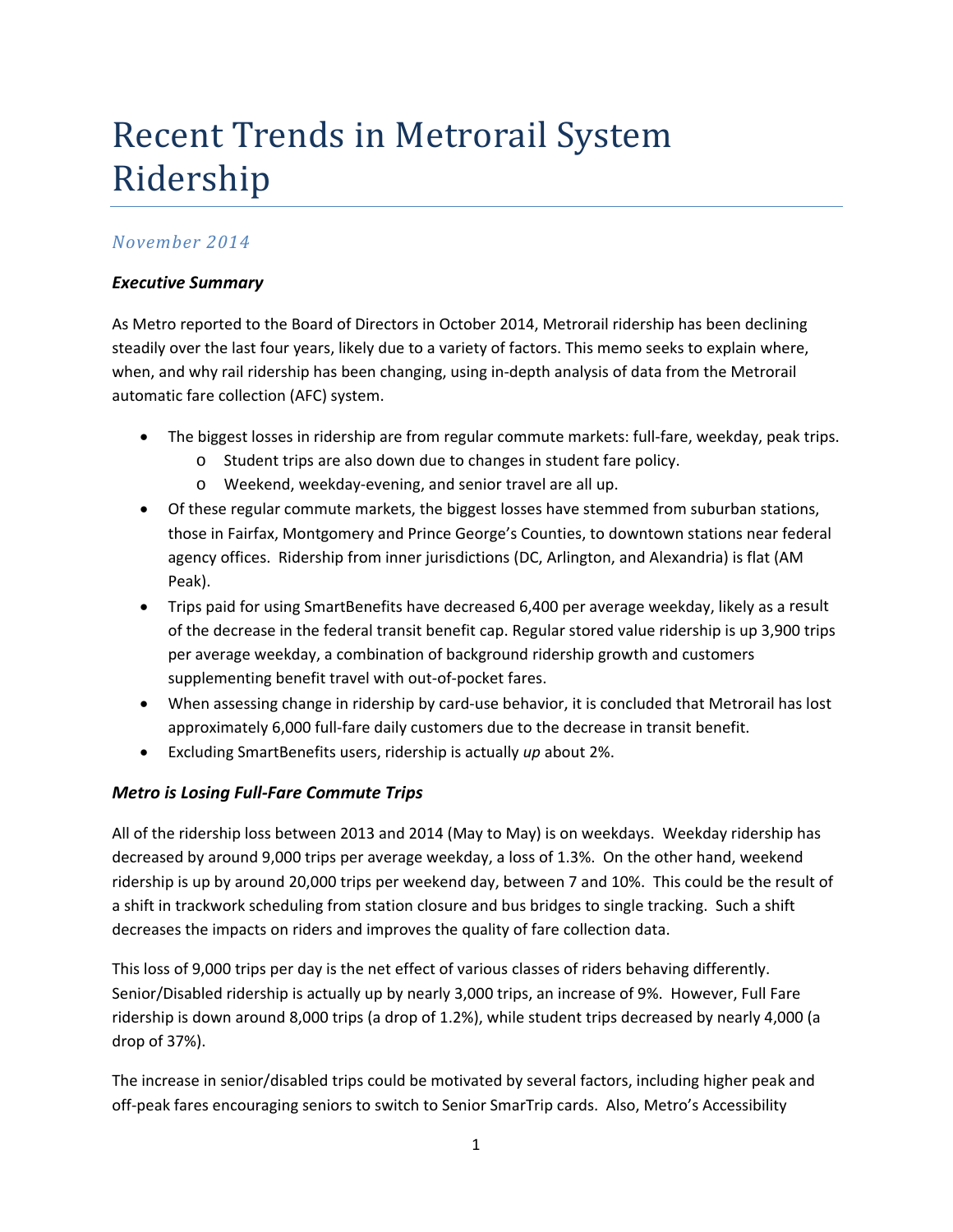Services has been implementing MetroAccess demand management, including providing travel training and free Metrorail trips for customers.

The decrease in student trips is likely due to two policy considerations. First, the "students ride free" program for Metrobus may have undercut sales of Metrorail student passes. Secondly, the move from paper‐ to SmarTrip‐based student passes may have reduced some amount of fraudulent student pass purchase and usage.

In summary, weekday full fare ridership accounts for the bulk of the ridership loss between 2013 and 2014, approximately 8,000 full fare trips per weekday.

### *Most Ridership Loss is from Outer Jurisdictions to the Core at Peak Times*

Focusing on the biggest area of loss – full‐fare, weekday ridership – most losses are focused on the traditional peak times. There is a slight uptick in ridership in the Evening and Late Night periods, meaning that the ridership loss in the AM Peak, Mid‐Day and PM Peak periods is actually greater than 8,000. In fact, across those three periods, Metrorail lost 8,700 trips between 2013 and 2014. This loss breaks out across the day as follows: AM Peak, ‐2,800; Mid‐Day, ‐2,050; Evening, ‐3,850. This translates to decreases of 1.3%, 1.6% and 1.6% respectively.

Looking at the AM Peak ridership loss by jurisdiction of entry station suggests that the biggest losses are from riders originating in outer counties – Fairfax, Montgomery, and Prince George's. Ridership is nearly flat from stations in DC (down 75 or 0.1%), but down more significantly from Maryland and Virginia, with decreases of 1,500 from Maryland stations (down 2%) and 1,200 from Virginia stations (down 1.6%) between 2013 and 2014. Breaking this down even further by county, inner Virginia stations in Alexandria and Arlington are flat like the District (1.6% increase and 0.2% decrease, respectively) and the more distant counties see the bulk of the ridership losses, with Montgomery County down 600 (1.6%), Prince George's County down 900 (2.4%), and Fairfax County down 1,200 (4.3%). In total ridership from the three outer counties accounts for all 2,800 loss in ridership between 2013 and 2014, with the inner jurisdictions balancing each other out.

This suggests that customers residing further from the core, and therefore with longer trips and higher fares, account for the ridership losses.

Looking at PM Peak entries suggests that the biggest losses are in commuters to the core. As noted above, Metrorail lost 3,850 trips in the weekday PM Peak between 2013 and 2014. The bulk of these PM Entries (people leaving work) were lost in the District (down 4,000 trips or 2.3%), with Maryland and Virginia being relatively flat. Maryland stations actually gained nearly 500 trips in the weekday PM Peak (1.7% increase) and Virginia stations lost just over 200 trips per weekday PM Peak (0.5% decrease). This result is expected, as the DC is the regional job core and we suspect that the bulk of AM‐ and PM‐Peak travel is composed of commute trips.

In summary, most ridership loss has stemmed from commuters who travel from the outer jurisdictions, to the core, at peak times.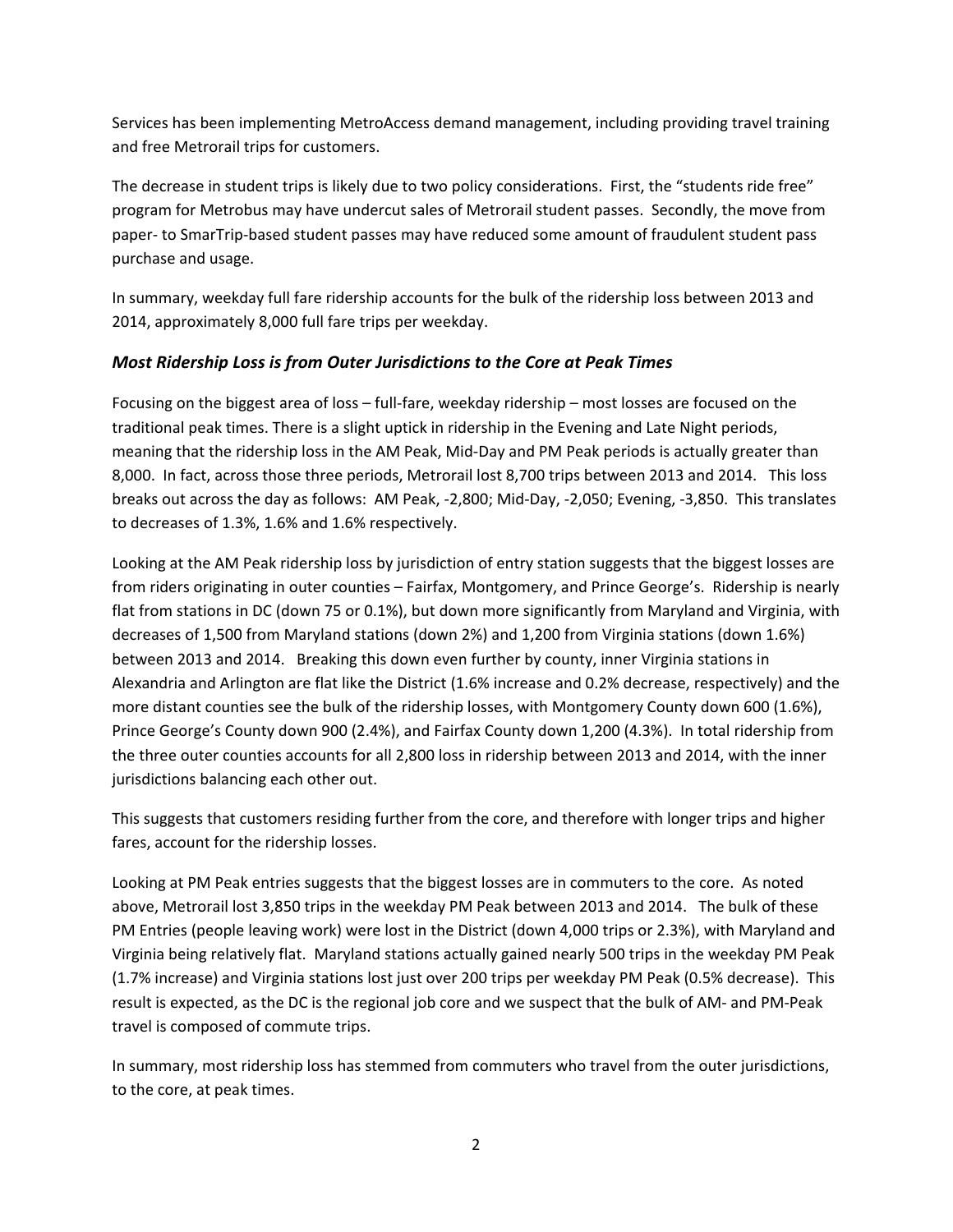### *Changes in Ridership by Station*

When looking at ridership change by station, it becomes even more evident that the most distant travelers are those most impacted.

In the first map below, the largest drops in AM Peak entries are those at the ends of the lines with large drive‐access commute sheds. Some stations have increased, especially along the Green/Yellow line corridor in northwest DC, the Green Line in southeast DC, and the Red Line corridor in northeast DC. These increases are likely due to increased densification of the urban core via transit‐oriented development along these corridors, including notable projects near Columbia Heights, NoMa, Waterfront and Congress Heights stations. The recent trends of Millennials wanting to live without cars and in city centers may contribute to these changes.

The second map below shows large drops in AM Peak station exits concentrated at stations surrounded by federal agencies throughout the regional core, including Federal Center SW, Federal Triangle, Foggy Bottom, Judiciary Square, L'Enfant Plaza, McPherson Sq, and Smithsonian. Increases are noted at two core stations that are less associated with the federal work locations (Farragut North and Mt Vernon Sq).

In summary, the maps illustrate the biggest changes in ridership are those from end‐of‐line stations and to core federal work locations.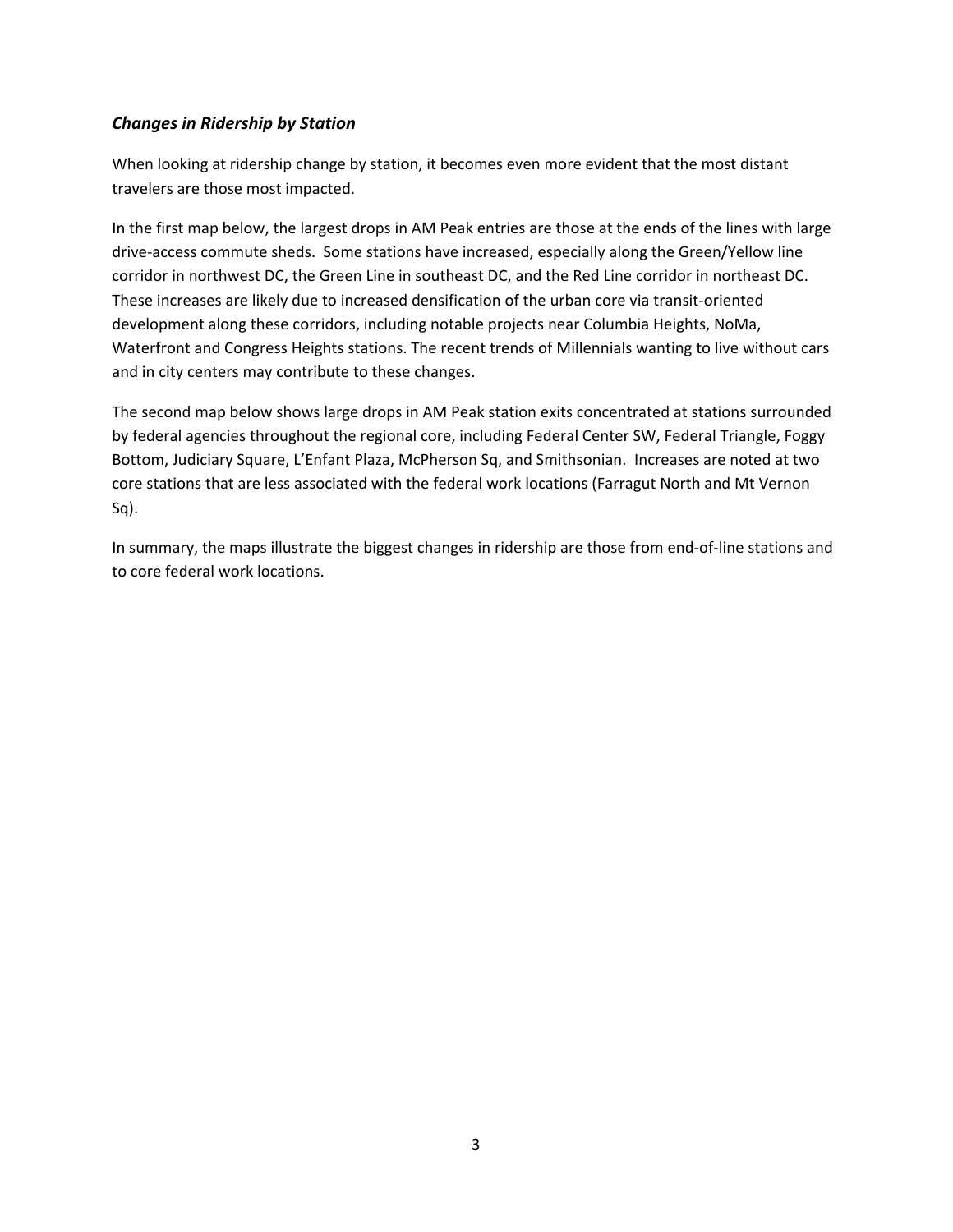## **Change in AM Peak Entries, 2013 to 2014**

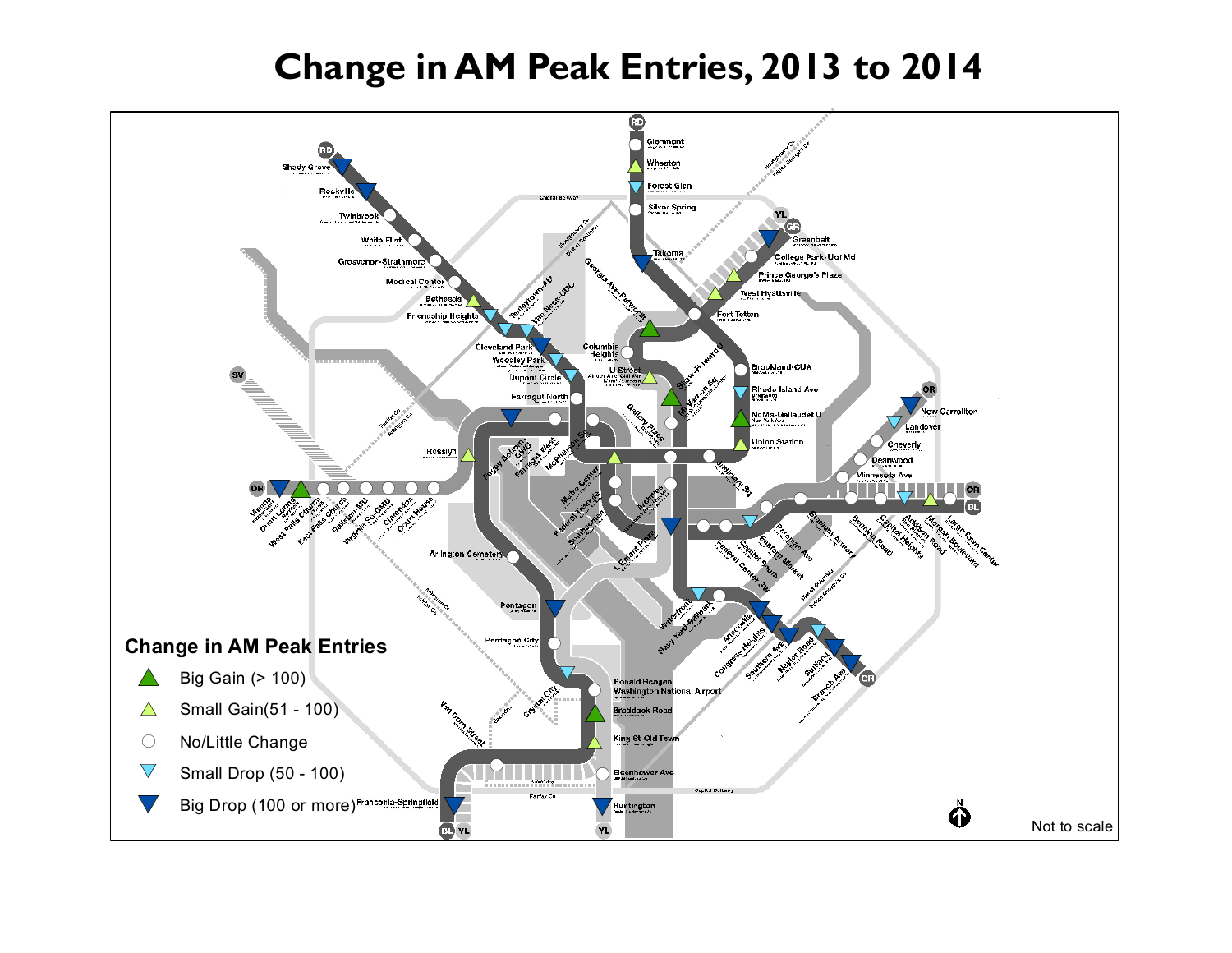## **Change in AM Peak Exits, 2013 to 2014**

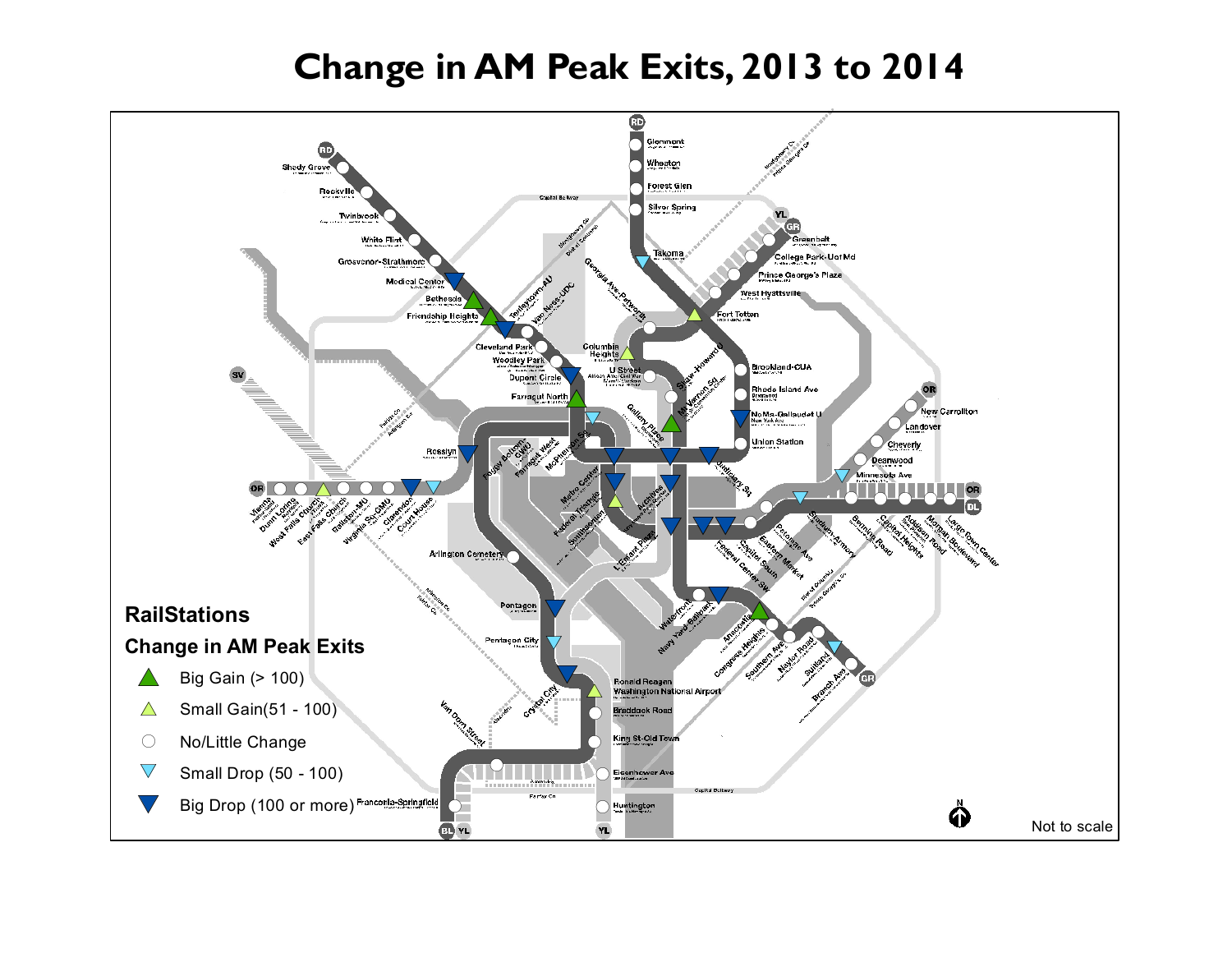### *The Decline in the Transit Benefit is Hurting Ridership*

The federal transit benefit has been the subject of many policy changes and flip‐flops over the past few years, including:

- Transit benefits must be stored in a separate purse on a SmarTrip card distinct from parking or personal stored value
- Unused transit benefits can now be returned to the employer at the end of the month, while some employers allow benefits to roll over
- Many employers are now requiring employees to specify exact benefits amounts needed to cover work travel
- The maximum allowable monthly benefit has been raised, lowered, raised and then lowered again over the past four years

Metro fully implemented these policy changes for the beginning of calendar year 2012.

Many Metrorail customers can and do spend more than the current limit of \$130/month, so it makes sense that these policy changes would result in changes in ridership. For example, a customer riding from Shady Grove to downtown every day (\$5.90 one‐way) spends \$236 per month (\$5.90 x 4 weeks x 10 trips per week). When this customer can only use transit benefit dollars for the first \$130/month, their financial burden increases significantly, and they may very well change their riding habits. It was possible under the 2013 benefits cap for a max‐fare customer to be fully subsidized, whereas in 2014 only customers with a one‐way fare of \$3.25 or lower would be fully subsidized.

Fortunately, Metrorail's fare collection system records from which purse a fare is paid, which allows us to identify the impacts of the changes of these benefits policies on ridership.

Going back to AM Peak Weekday Entries, recall that Metro experienced a drop of 2,800 riders. When separating these out by SmartBenefits versus regular stored value, SmartBenefits actually account for a 6,400 decrease and stored value customers saw an INCREASE of nearly 3,900 trips, with pass users accounting for an additional decrease of 300 trips. In percentage terms, SmartBenefits trips were down by 7%, pass use down by 8.6% but regular stored value ridership is up 3.0%. This evidence illustrates that indeed the reduction in the federal transit benefit cap negatively impacts ridership.

#### *Controlling for Benefits Change, Ridership Growth is Up*

The fare system data can also be assessed by individual SmarTrip cards. Using an innovative technique, individual cards were classified based on their SmartBenefits usage per month: *Always*, *Sometimes* or *Never*. Looking at the change in ridership by this benefits classification shows how the change in benefits impacts individuals over the course of a month.

Comparing 2013 to 2014, we see a decrease of 27,000 cards *Always* using SmartBenefits and an increase of 21,000 cards using SmartBenefits *Sometimes*. The interpretation of this is of the 27,000 customers who had *Always* used SmartBenefits during a month, only 21,000 of them are now supplementing the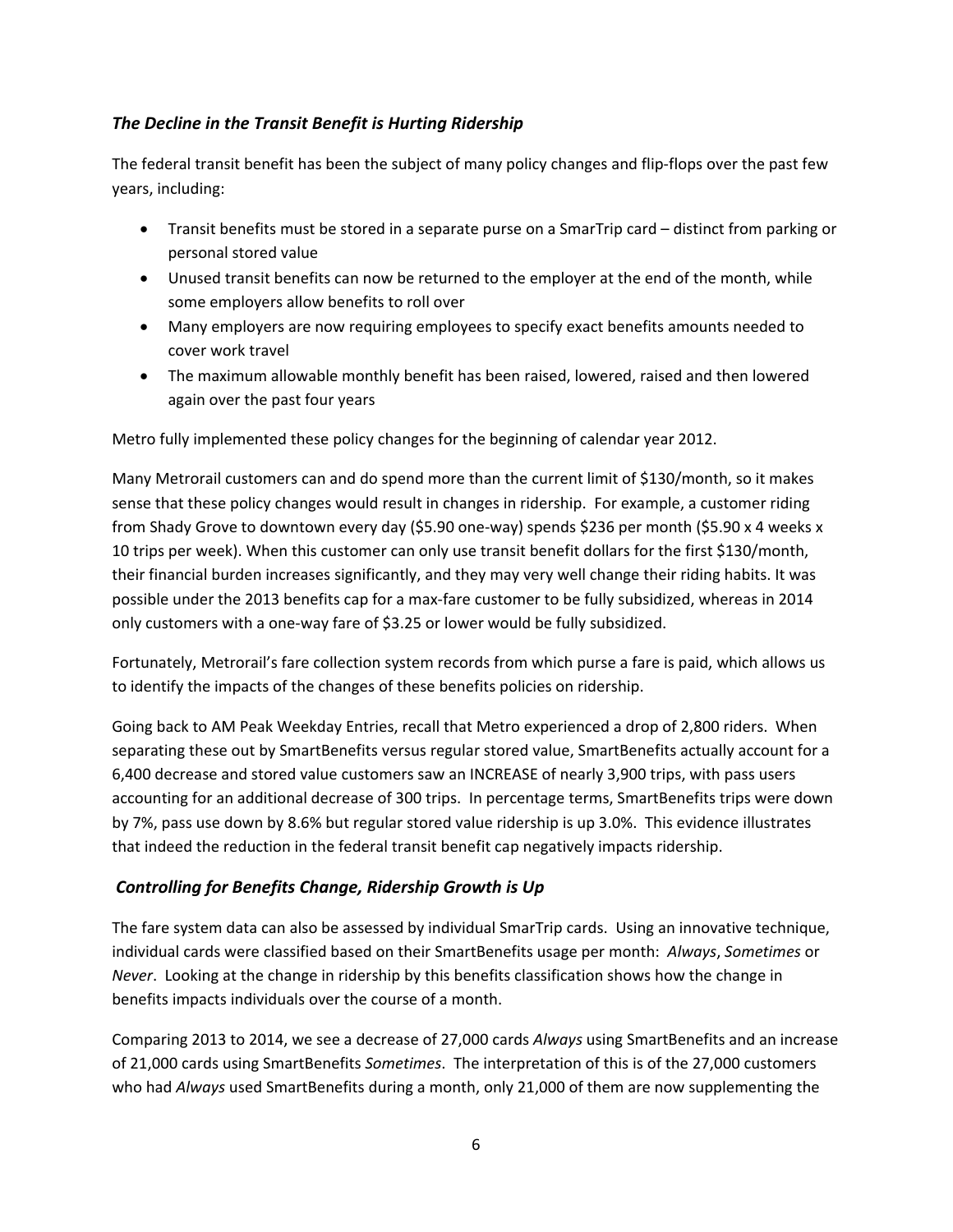benefit and are only using SmartBenefits *Sometimes*. This results in a loss of 6,000 customers from Metrorail due to changes in the transit benefit cap. This result is of a similar order of magnitude as the 6,400 decrease in SmartBenefits trips during the AM Peak mentioned above. For those customers who never use SmartBenefits, weekday peak ridership is up with a background growth rate between 2% and 2.4%.

### *Metro is Primarily Losing Frequent Riders*

Another way to assess the ridership change is by trip frequency. Metro fare media were classified by the number of times they were used during a week, with cards used between 20 and 44 times per week fitting the "Commuter" profile. Cards used less frequently were assigned the Casual User (1 to 4 trips) or Occasional User (5 to 19 trips) profiles and those above 44 trips classified as Super Users. When comparing ridership by trip frequency class, it was noted that the "Commuter" group was the only that showed a decrease (2.9%) whereas casual users grew by 2%, Super Users were jumped 26% and Occasional Users were flat.



This confirms that a small number of regular riders account for the majority of the ridership loss over the past year.

#### *Conclusion*

Metrorail ridership has decreased between 2013 and 2014. This decrease isolated to weekday full fare riders and students. The drop in student travel is due to changes in student fare policy, including a policy that students ride Metrobus for free. The decrease in weekday full fare ridership is largely